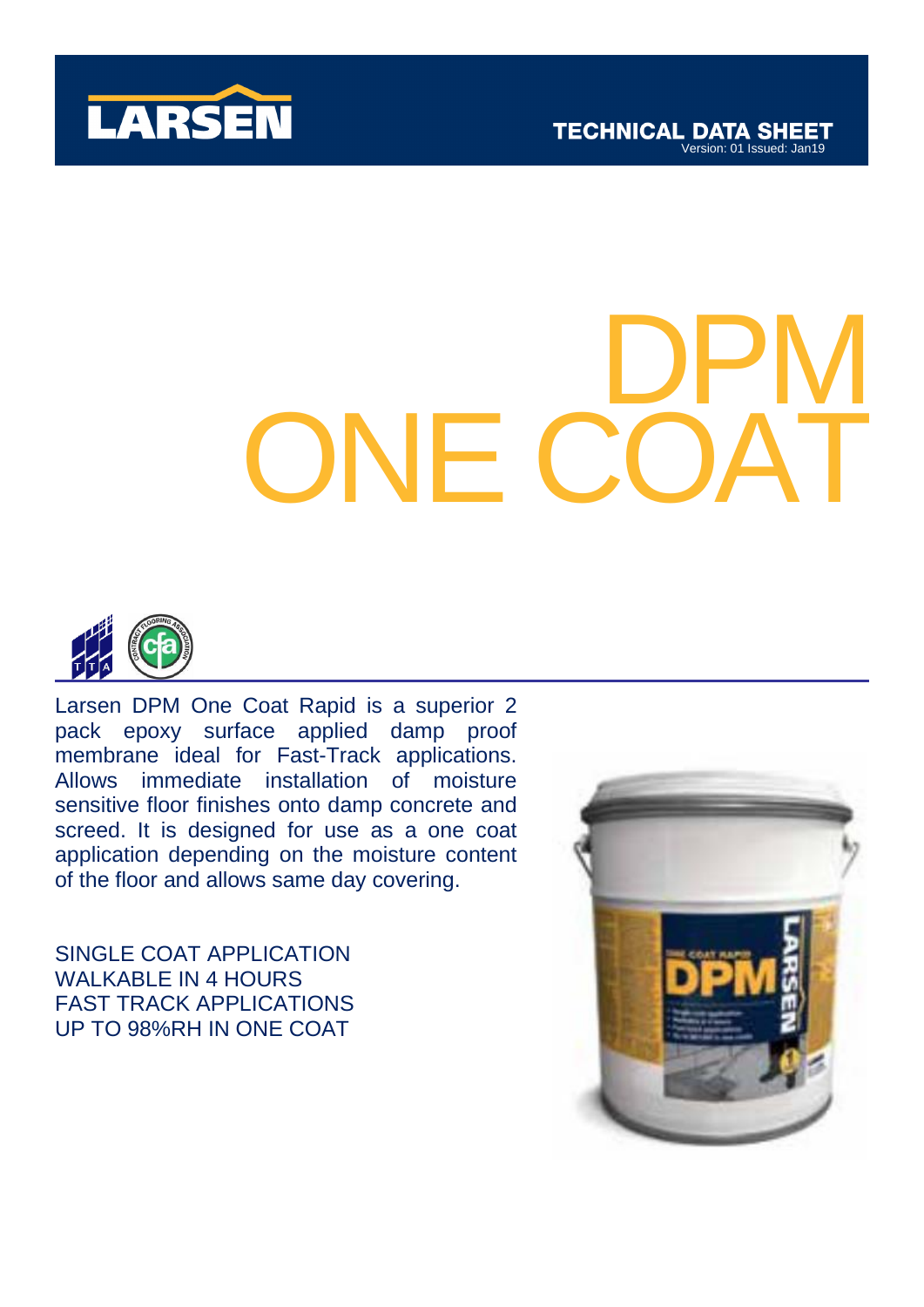

## **TECHNICAL DATA SHEET**

## **TECHNICAL INFORMATION**

| <b>PRODUCT INFORMATION</b>                    |                                                                                                                                                                                                                                                                             |                 |                                  |                            |                        |
|-----------------------------------------------|-----------------------------------------------------------------------------------------------------------------------------------------------------------------------------------------------------------------------------------------------------------------------------|-----------------|----------------------------------|----------------------------|------------------------|
| <b>FORM:</b>                                  | 2 part solvent free epoxy coating                                                                                                                                                                                                                                           |                 |                                  |                            |                        |
| <b>COLOUR(S):</b>                             | <b>Black</b>                                                                                                                                                                                                                                                                |                 |                                  |                            |                        |
| <b>HAZARD INFORMATION:</b>                    | Part A – WARNING Irritant, Toxic to aquatic life<br>Part B - DANGER Harmful, Causes Severe burns, May cause an allergic reaction, Toxic<br>to aquatic life<br>Consult MSDS for full information before use.<br>Note: After mixing and curing the material is non-hazardous. |                 |                                  |                            |                        |
| <b>CLEANING:</b>                              | Clean tools, equipment etc. using suitable solvent thinners.<br>Mechanical means are necessary when the product has set.                                                                                                                                                    |                 |                                  |                            |                        |
| <b>PACKAGING:</b>                             | 10kg packs                                                                                                                                                                                                                                                                  |                 |                                  |                            |                        |
| <b>STORAGE CONDITIONS:</b>                    | Store in sealed containers in dry conditions, protected from extremes of temperature                                                                                                                                                                                        |                 |                                  |                            |                        |
| <b>SHELF LIFE:</b>                            | Typically 24 months in good storage conditions                                                                                                                                                                                                                              |                 |                                  |                            |                        |
| <b>APPLICATION INFORMATION</b>                |                                                                                                                                                                                                                                                                             |                 |                                  |                            |                        |
| <b>MIX RATIO:</b>                             | Part A 8.3kg<br>Part B 1.7kg<br>(It is not recommended to split packs without the use of accurate weighing equipment.)                                                                                                                                                      |                 |                                  |                            |                        |
| <b>POT LIFE:</b>                              | Approx. 20-30min @ 20°C                                                                                                                                                                                                                                                     |                 |                                  |                            |                        |
| <b>APPLICATION TEMPERATURE:</b>               | +5 $\mathrm{^{\circ}C}$ to +30 $\mathrm{^{\circ}C}$                                                                                                                                                                                                                         |                 |                                  |                            |                        |
| <b>DRYING TIME:</b>                           | Touch dry 1-2 hrs<br>Walkable - 4 hrs @20°C                                                                                                                                                                                                                                 |                 |                                  |                            |                        |
| <b>UNDERFLOOR HEATING:</b>                    | Suitable for use with heated concrete and cement screeds up to a maximum surface<br>temperature of 27°C.                                                                                                                                                                    |                 |                                  |                            |                        |
| <b>MOISTURE VAPOUR</b><br><b>PERMEABILITY</b> | $<$ 5g/m <sup>2</sup> /24hours                                                                                                                                                                                                                                              |                 |                                  |                            |                        |
| <b>COVERAGE:</b>                              | Floor RH%                                                                                                                                                                                                                                                                   | No. of<br>Coats | Minimum Film<br><b>Thickness</b> | <b>Minimum Application</b> | Maximum Coverage       |
|                                               | Up to 85%                                                                                                                                                                                                                                                                   | 1               | $250 \mu m$                      | 400g/m <sup>2</sup>        | $25m^2/10kg$           |
|                                               | Up to 98%*                                                                                                                                                                                                                                                                  | $\mathbf{1}$    | 350µm                            | 555g / $m^2$               | 18m <sup>2</sup> /10kg |
|                                               | * or where structural DPM is absent, alternatively use Larsen Universal DPM in 2 coats                                                                                                                                                                                      |                 |                                  |                            |                        |
|                                               |                                                                                                                                                                                                                                                                             |                 |                                  |                            |                        |